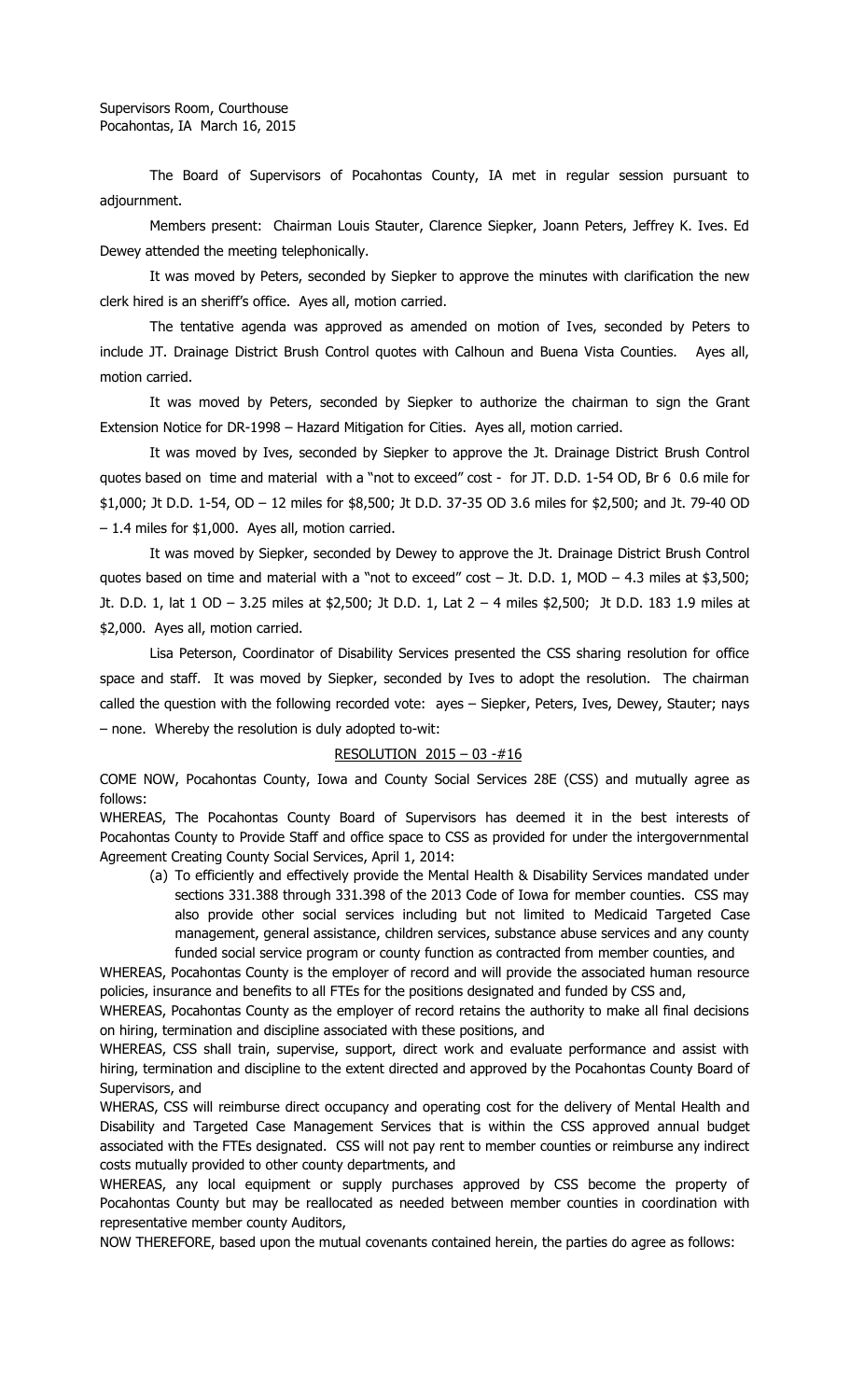- 1. CSS agrees to provide coverage to Pocahontas for Mental Health & Disability Services (MHD) and to assume management of county funded substance abuse services and children's protective services.
- 2. CSS requests and Pocahontas agrees to provide the following positions as a percentage of the FTE: Coordinator of Disabiltiy Services – Lisa Peterson – 1 FTE; Office Manager – Kelly Jepsen – 1 FTE.

Either party upon sixty (60) days written notice may terminate this agreement at any time.

Peterson advised the desk in her office is a combination of two old computer desks put together. She has received a quote of \$2,507.15 from Office Elements for a work station desk without the top shelving. It was moved by Siepker, seconded by Peters to approve the purchase of the work station. Ayes all, motion carried.

Peterson also advised the board that Vocational Rehabilitation Services were in the building one day a week and has been beneficial to the community and utilizing an unused office space. It would be helpful also to be able to provide office space to Genesis when needed also. There will be additional review prior to committing this space.

It being 10:30 a.m. the board proceeded with the FY16 Budget Hearing. The affidavits of publication of March 4, 2015 are on file with the auditor. No written objections have been files. There is no public present for the hearing. Following review of the numbers it was moved by Siepker, seconded by Ives to adopt the budget as published. Ayes all, motion carried.

Jack Moellering, County Engineer advised he has not completed the resolution for the road vacation. It was moved by Dewey, seconded by Siepker to table action until next week. Ayes all, motion carried.

It was moved by Peters, seconded by Dewey to approve the \$80.00 subsidy for the 2015 application of dust control. Ayes all, motion carried.

Moellering advised Gary Atherton began his employment today as Assistant to the Engineer/drainage clerk. It was moved by Ives, seconded by Peters to approve the employment of Gary Atherton this date with a salary of \$58,000.00 and he will receive a two (2) week vacation. Ayes all, motion carried.

It was moved by Peters, seconded by Ives to approve the transfer of Vicki Showers to the position of Office Manager effective March 16, 2015. The wage remains at \$18.65 per the union agreement and will work 40 hours per week. She will continue to input the use of fuels and provide the appropriate claim disbursement from the office. Ayes all, motion carried.

Moellering advised a meeting with landowners along N65 needs to be scheduled. The board concurred to hold the meeting in the Assembly Room, Courthouse at 7:00 p.m. on Tuesday, April 7, 2015.

James Roetman, Hospital Administrator introduced Patrick Mooney, EMS Director recently employed. Roetman advised that the hospital now provides paramedics with the ambulance service. Mooney advised he has 20 years of experience in Emergency Services with the majority of this time being with a hospital based ambulance service. There are 3 drivers, 3 EMTs, 4 Paramedics, and one nurse exception currently. The Policy and Procedures manuals have been reviewed and updated. There are new protocols prepared and signed, doing training on the new state reporting software and hopes to have two (2) individuals taking the Death Investigator training. Roetman advised the contract set up when the hospital became the beneficiary of the EMS program was the financial support of \$10,000 from the county and \$2,000 from Pocahontas Laurens, Rolfe, and Fonda.

Initially this was approximately 30% of the EMS budget. Since 2007 the expenditures have increased with no additional funding being requested from these entities. The paramedic service has required approximately another \$75,000 in equipment costs. These improvements have been the decision of the